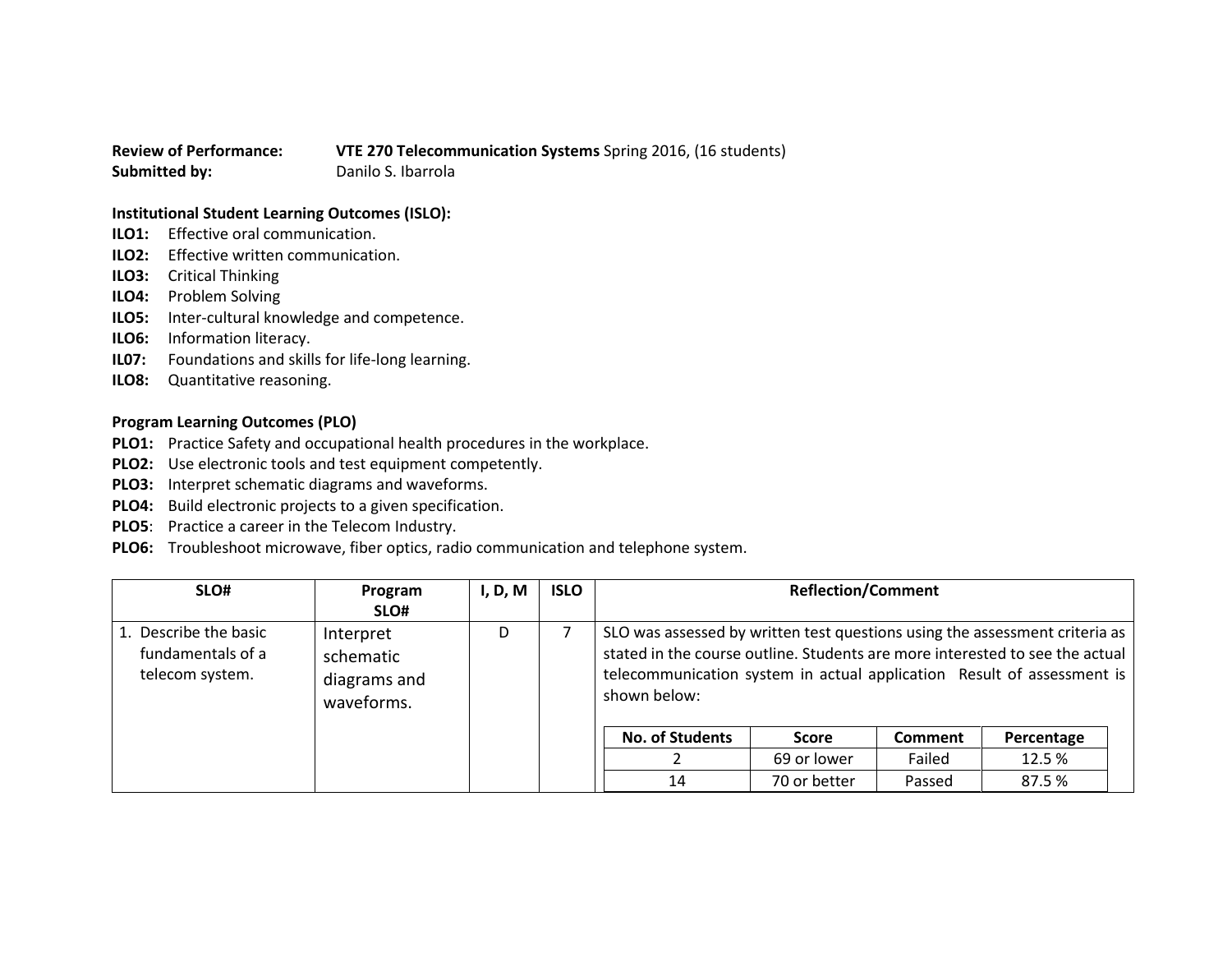|                                                                                                                        |                                                      |   |                | Students need more time in hands-on and other practical procedure to<br>reach mastery level performance.                                                                                                                                                                                      |              |                |            |  |
|------------------------------------------------------------------------------------------------------------------------|------------------------------------------------------|---|----------------|-----------------------------------------------------------------------------------------------------------------------------------------------------------------------------------------------------------------------------------------------------------------------------------------------|--------------|----------------|------------|--|
| 2. Describe the various<br>types of connection links<br>used by industry for<br>telecommunication<br>system worldwide. | Interpret<br>schematic<br>diagrams and<br>waveforms. | D | 7 <sup>1</sup> | SLO was assessed using hands-on experiment and written test questions<br>using the assessment criteria as stated in the course outline. Students are<br>more interested when they saw and touch the actual connection link used<br>in telecommunication. Result of assessment is shown below: |              |                |            |  |
|                                                                                                                        |                                                      |   |                | <b>No. of Students</b>                                                                                                                                                                                                                                                                        | <b>Score</b> | <b>Comment</b> | Percentage |  |
|                                                                                                                        |                                                      |   |                | $\overline{2}$                                                                                                                                                                                                                                                                                | 69 or lower  | Failed         | 12.5%      |  |
|                                                                                                                        |                                                      |   |                | 14                                                                                                                                                                                                                                                                                            | 70 or better | Passed         | 87.5%      |  |
| 3. Describe the common<br>switching operations<br>found in the<br>telecommunications<br>industry.                      | Interpret<br>schematic<br>diagrams and<br>waveforms. | M | $\overline{7}$ | reach mastery level performance.<br>SLO was assessed using hands-on experiment and written test questions<br>using the assessment criteria as stated in the course outline. Result of<br>assessment is shown below:                                                                           |              |                |            |  |
|                                                                                                                        |                                                      |   |                | <b>No. of Students</b>                                                                                                                                                                                                                                                                        | <b>Score</b> | <b>Comment</b> | Percentage |  |
|                                                                                                                        |                                                      |   |                | 3                                                                                                                                                                                                                                                                                             | 69 or lower  | Failed         | 18.75%     |  |
|                                                                                                                        |                                                      |   |                | 13                                                                                                                                                                                                                                                                                            | 70 or better | Passed         | 81.25%     |  |
|                                                                                                                        |                                                      |   |                | Students need more time in hands-on and other practical procedure to<br>reach mastery level performance.                                                                                                                                                                                      |              |                |            |  |
| 4. Describe the different                                                                                              | Interpret                                            | M | $\overline{7}$ | SLO was assessed by written test questions using the assessment criteria as                                                                                                                                                                                                                   |              |                |            |  |
| types of broadcast                                                                                                     | schematic                                            |   |                | stated in the course outline. Result of assessment is shown below:                                                                                                                                                                                                                            |              |                |            |  |
| systems commonly used                                                                                                  |                                                      |   |                |                                                                                                                                                                                                                                                                                               |              |                |            |  |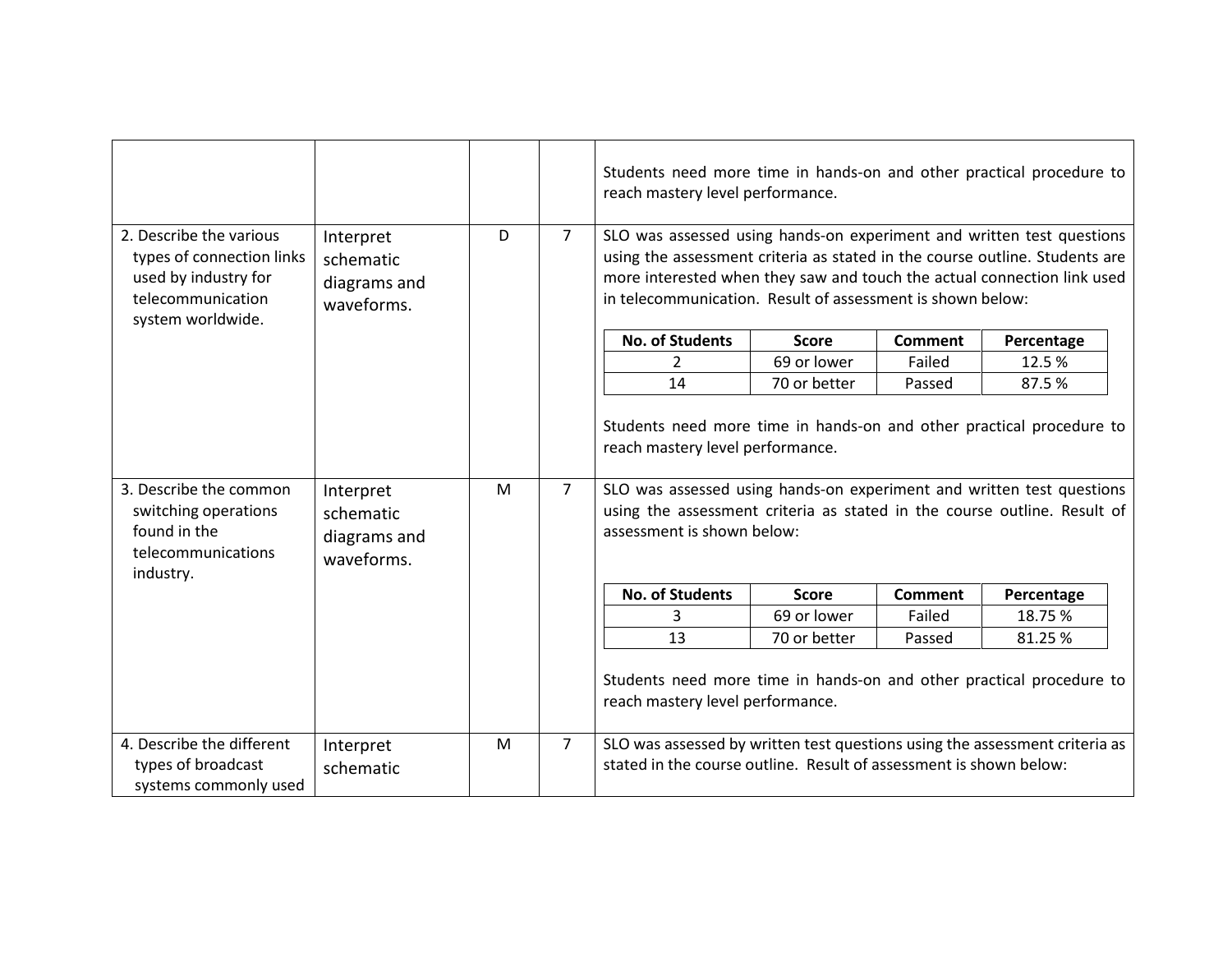| diagrams and                                                                                                                                                             |  |   | <b>No. of Students</b>                                         |              |                                                                                     |                                                                                                                                                                                                                                                                                                                                                                                                                                                                                                                                                                                               |
|--------------------------------------------------------------------------------------------------------------------------------------------------------------------------|--|---|----------------------------------------------------------------|--------------|-------------------------------------------------------------------------------------|-----------------------------------------------------------------------------------------------------------------------------------------------------------------------------------------------------------------------------------------------------------------------------------------------------------------------------------------------------------------------------------------------------------------------------------------------------------------------------------------------------------------------------------------------------------------------------------------------|
| waveforms.                                                                                                                                                               |  |   |                                                                | <b>Score</b> | <b>Comment</b>                                                                      | Percentage<br>0%                                                                                                                                                                                                                                                                                                                                                                                                                                                                                                                                                                              |
|                                                                                                                                                                          |  |   | 16                                                             | 70 or better | Passed                                                                              | 100 %                                                                                                                                                                                                                                                                                                                                                                                                                                                                                                                                                                                         |
|                                                                                                                                                                          |  |   |                                                                |              |                                                                                     |                                                                                                                                                                                                                                                                                                                                                                                                                                                                                                                                                                                               |
| 7 <sup>1</sup><br>M<br>Interpret<br>spectrum modulation<br>schematic<br>and describe its general<br>diagrams and<br>waveforms.                                           |  |   |                                                                |              |                                                                                     |                                                                                                                                                                                                                                                                                                                                                                                                                                                                                                                                                                                               |
|                                                                                                                                                                          |  |   | <b>No. of Students</b>                                         | <b>Score</b> | <b>Comment</b>                                                                      | Percentage                                                                                                                                                                                                                                                                                                                                                                                                                                                                                                                                                                                    |
|                                                                                                                                                                          |  |   | $\mathbf{1}$                                                   | 69 or lower  | Failed                                                                              | 6.25 %                                                                                                                                                                                                                                                                                                                                                                                                                                                                                                                                                                                        |
|                                                                                                                                                                          |  |   | 15                                                             | 70 or better | Passed                                                                              | 93.75%                                                                                                                                                                                                                                                                                                                                                                                                                                                                                                                                                                                        |
|                                                                                                                                                                          |  |   |                                                                |              |                                                                                     |                                                                                                                                                                                                                                                                                                                                                                                                                                                                                                                                                                                               |
| 6. Describe the basic<br>Interpret<br>operating principles of<br>schematic<br>wired, wireless<br>diagrams and<br>computer network and<br>waveforms.<br>satellite system. |  |   | understood the different topology and hardware in computer and |              |                                                                                     |                                                                                                                                                                                                                                                                                                                                                                                                                                                                                                                                                                                               |
|                                                                                                                                                                          |  |   | communication network. Result of assessment is shown below:    |              |                                                                                     |                                                                                                                                                                                                                                                                                                                                                                                                                                                                                                                                                                                               |
|                                                                                                                                                                          |  |   | <b>No. of Students</b>                                         | <b>Score</b> | <b>Comment</b>                                                                      | Percentage                                                                                                                                                                                                                                                                                                                                                                                                                                                                                                                                                                                    |
|                                                                                                                                                                          |  |   | 0                                                              | 69 or lower  | Failed                                                                              | 0%                                                                                                                                                                                                                                                                                                                                                                                                                                                                                                                                                                                            |
|                                                                                                                                                                          |  | M | $\overline{7}$                                                 | $\mathbf{0}$ | 69 or lower<br>reach mastery level performance.<br>reach mastery level performance. | Failed<br>Students need more time in hands-on and other practical procedure to<br>SLO was assessed using hands-on experiment and written test questions<br>using the assessment criteria as stated in the course outline. Students were<br>able to describe how multiple signals can be sent in one communication<br>medium. Result of assessment is shown below:<br>Students need more time in hands-on and other practical procedure to<br>SLO was assessed using hands-on experiment and written test questions<br>using the assessment criteria as stated in the course outline. Students |